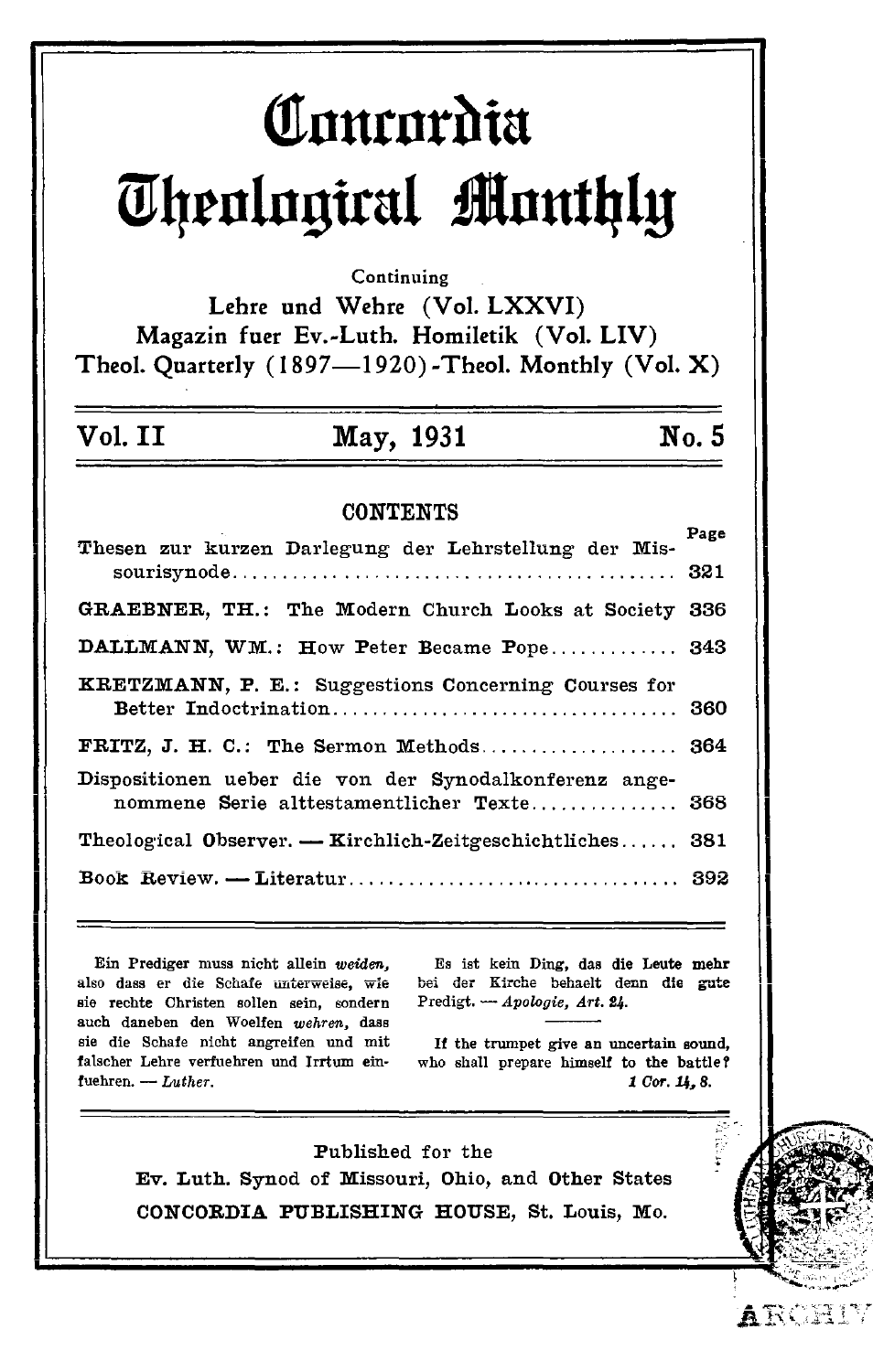### Von den Sumbolen der lutherischen Kirche.

45. Wir bekennen uns zu allen Symbolen, die im Konkordienbuch bom Jahre 1580 enthalten find. — Die Symbole der lutherischen Rirche sind nicht eine Glaubensregel außer und neben der Heiligen Schrift, sondern ein Bekenntnis zur Lehre der Schrift dem aufgetretenen Jrrtum gegenüber.

46. Weil die chriftliche Kirche keine Lehre machen, sondern nur die in der Heiligen Schrift geoffenbarte Lehre bekennen kann und soll, so sind die Lehrentscheidungen der Symbole für uns gewissensperbindlich nicht deshalb, weil sie durch einen Lehrkampf hindurchgegangen sind, sondern lediglich deshalb, weil sie Lehrentscheidungen der Heiligen Schrift felbst find.

47. Diejenigen, welche ein öffentliches Lehramt in der lutherischen Kirche begehren, verpflichten sich, den lutherischen Symbolen gemäß zu lehren, nicht "insofern", sondern "weil" die Symbole mit der Schrift übereinstimmen. Wer die in den lutherischen Symbolen enthaltene Dar= legung der Lehre und die Verwerfung der entgegenstehenden Jrrtümer nicht als schriftgemäß erkennen kann, ist nicht zum Lehramt in der lutherischen Kirche zuzulassen.

48. Die Verpflichtung auf die Symbole erftrectt sich auf alle Lehren, mögen sie ausdrücklich als Lehren bezeichnet oder nur zur Be= gründung anderer Lehren berwendet werden.

Die Verpflichtung erstreckt sich nicht auf geschichtliche Angaben, "rein exegetische Fragen" und andere Dinge, die nicht zum Lehrinhalt der Symbole gehören. Alle Lehren der Symbole find auf klare Schriftaussagen gegründet.

Das *Komitee*:

 $\mathcal{R}.$  Pieper. L. A. Heerboth. F. Wenger, Sefr. Th. Engelder. E. A. Mayer.

## The Modern Church Looks at Society.

The official papers of the Lambeth Conference have been published by the Society for Promoting Christian Knowledge.\* The Lambeth Conference is a meeting of bishops of the Anglican Church and the Episcopalian bodies (including the American Protestant Episcopal Church) affiliated with it. The name is derived from the old palace overlooking the river Thames, owned by the Anglican State Church.

The Lambeth Conference papers contain, in addition to the

<sup>\*</sup> Lambeth Conference, 1930. Encyclical Letter; Resolutions and In America: The Macmillan Co. 200 pages  $5\frac{3}{4}\times8\frac{3}{4}$ . Cloth. Reports.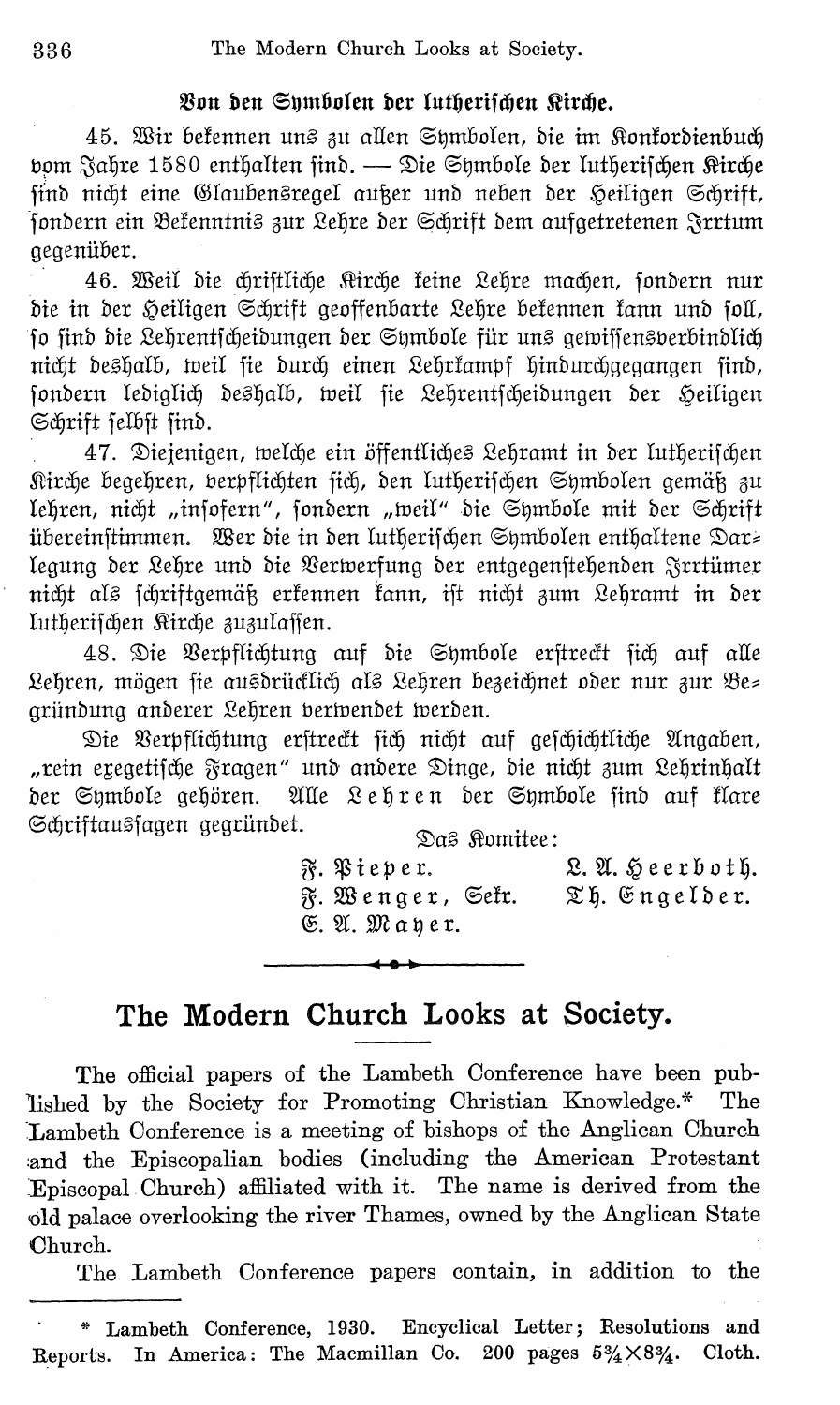Encyclical Letter and the resolutions of the conference, the reports of the committees. It is pointed out, however, that the conference itself is not responsible for these reports, except in the sense that it formally received them. Naturally this factor depreciates the value of these documents considerably, all the more so since the more significant and startling announcements of the Lambeth meeting are contained not in the official letter, but in the resolutions. These contained not in the official letter, but in the resolutions. resolutions number 75. They embrace matters of doctrine, of conduct, and of church organization as they affect, and have been affected by, the social and scientific questions which are prominent in the world to-day: Marriage and Sex; Race; Christian Unity; the Nature and Status of the Anglican Communion; Training for Holy<br>Orders: Women and the Ministry: Youth and Its Vocation. As Orders; Women and the Ministry; Youth and Its Vocation. a cross-section of opinion in the modern Ohurch with reference to these social questions, but also as a contemporary witness to some of the fundamentals of Christianity, these reports and resolutions deserve our attention, the more so because they are very carefully phrased and are intended to bring to the Episcopalians a call "to bear witness in word and deed to the faith, hopes, purposes, and resources of the Ohurch." The Lambeth Oonference indeed does not claim the authority of a general synod. Its function is to provide the churches of the Anglican Oommunion "with counsel rather than with command." Accordingly its resolutions are designed merely to advise the Ohurch in the settlement of doctrinal and moral controversies.

The resolutions begin with an affirmation of the Ohristian doctrine of God, of which a fresh presentation is declared to be urgently needed "in the face of many erroneous conceptions" due to "the enlarged knowledge gained in modern times of God's ordering of the world and the clearer apprehension of the creative process by which He prepared the way for the coming Jesus Ohrist." (We comprehend the reference to the evolutionary theory.) "Perhaps most noteworthy of all, there is much in the scientific and philosophical thinking of our time which provides a climate more favorable to faith in God than has existed for generations. New interpretations of the cosmic process are now before us which are congruous with Ohristian theism. The great scientific movement of the nineteenth century had the appearance at least of hostility to religion. But now, from within that movement and under its impulse, views of the universal process are being formed which point to a spiritual interpretation." Undoubtedly this is a reference to the more recent research in physics and chemistry, which has found in the atom and in the germ cell, factors which point to the action of creative forces not predictable in their quantity by any mechanical formula, and hence to a divine source of power and energy. The bishops are, however, too optimistic in their opinion if in this they see any approach to the Ohristian idea of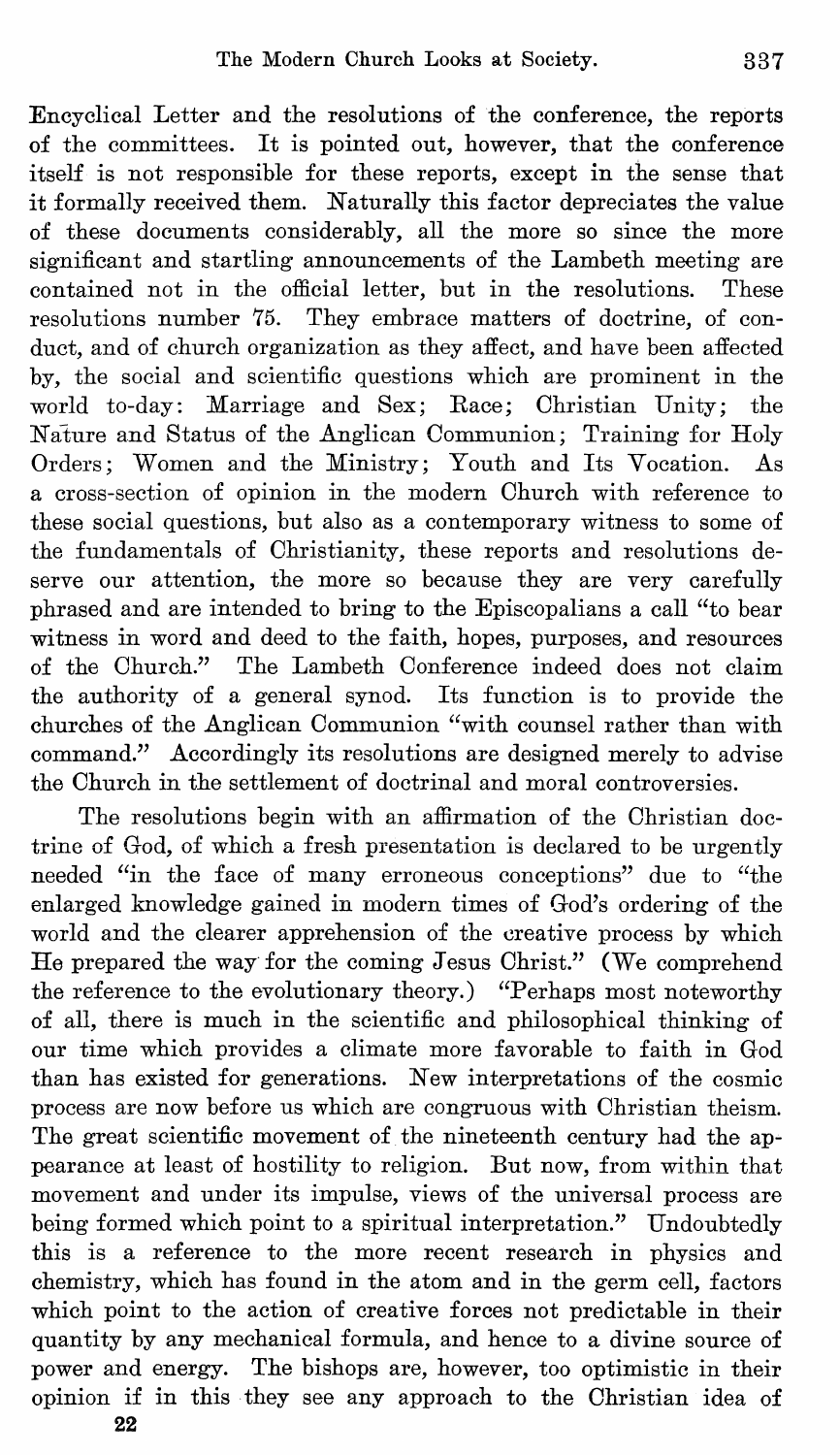creation and divine government. Milliken's and Einstein's cosmic religion is as far removed from Ohristianity as the agnosticism of Dewey and of Russell.

An apology which the Scriptures and a Scriptural theology do not feel free to accept is that limiting purpose of Scripture, which "is not to give information on those themes which are the proper subjectmatter of scientific inquiry," the Bible not being "a collection of separate oracles, each containing a final declaration of truth." The first sentence quoted is to give sufficient latitude to evolutionistic theories in biology, anthropology, psychology, and education. The reference to "separate oracles" either is a truism or is designed to eliminate the method of "proof-text," a method used by our Lord and by the apostles and objectionable only to those who refuse to accept the Scriptures as the inspired Word of God. The modernistic concept of inspiration is again found in the pronouncement: "Wherever men genuinely seek after goodness and truth and beauty, God's Spirit is in that search and guides it towards Himself," as also in the statement that the Holy Spirit "has in every generation inspired and guided those who seek truth." Particularly the assumption of "equal authority of all parts of the Bible" is characterized as a source of imperfect conceptions regarding the idea of God. The adoption of the evolutionistic viewpoint also in the doctrine of God is evident in a paragraph which in the mind of the Lambeth bishops substitutes a "new ground of reasoning out God" instead of the "separate oracles" on which the Ohurch hitherto has grounded its faith concerning the nature and attributes of God. The section reads as follows: "Oertain sciences whose boundaries were for generations indeterminate have in recent times united to give us a consentient view of the process by which the world as we know it has come into being. From this view has emerged an account of the order of creation upon which all instructed opinion is now agreed. Physics and astronomy, geology and biology, anthropology and archeology, united to give us a description of the ordered sequence of creation. In view of this revelation - for such it truly is  $-$  the popular interpretation of the Biblical account of creation cannot be accepted literally; and it must be remembered that in great ages of constructive theology such a literal interpretation was not regarded as of primary importance."

The initial statement of the encyclical, treating "the Ohristian doctrine of God," has this statement about the person of our Lord which cannot prove satisfactory to Trinitarians: "In Him as nowhere else, in Him alone, God's character, God's gracious love and innermost purpose, are revealed." In the committee report covering the same topic occurs the guarded statement: "In Ohrist, as His followers came to believe, there dwelt 'the fulness of the Godhead bodily,' and as under the guidance of the Holy Spirit reflection dwelt upon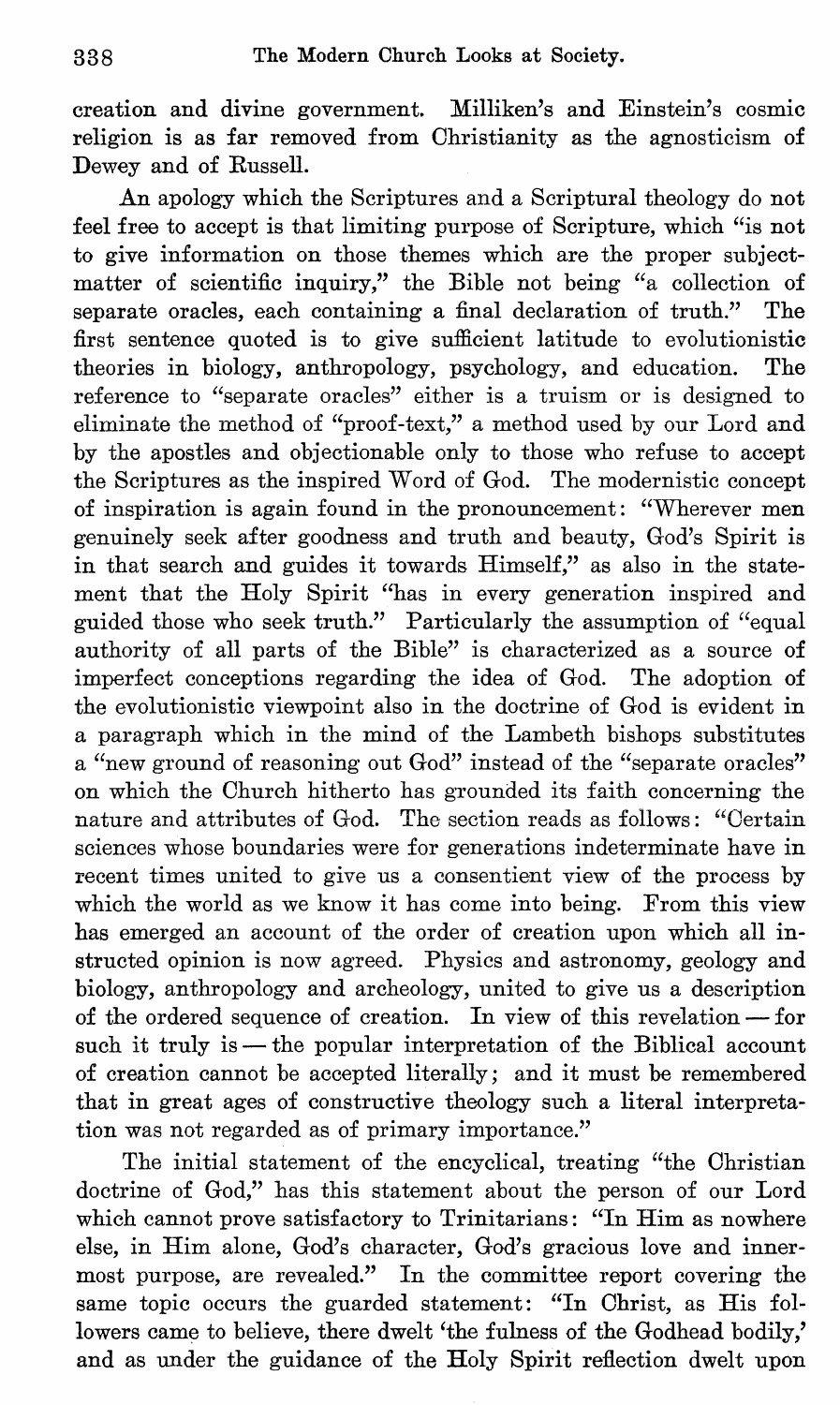His life, it brought all the varied interests of humanity to the feet of the Father in heaven." In the same section the "principle of the Cross" is stated from what appears to be the viewpoint of the "moralinfluence theory" of the atonement, as follows: "The Cross sums up the struggle of love against evil throughout the ages. Christ's love redeems the world by creating the conditions in which righteousness and love can be all-powerful." In these statements we find nothing that would distinguish the Anglican pronouncement from the views expressed at the (frankly modernistic) Modern Churchmen's Conference which met at Oxford the following week.

Naturally, the expressions regarding the Sacraments reflect the Reformed viewpoint. Holy Communion is treated primarily as an act of worship (p.20), and in the resolutions covering this point it is said that in the Eucharist "the worshipers commemorate, present, and claim their part in, the sacrifice made once for all upon the cross."

So much concerning the doctrinal standards of the encyclical letter and the resolutions. In the main the attitude of the bishops must be characterized as modernistic.

The subject of sex is given considerable space, especially in the resolutions, and our readers may remember the commotion which was caused in the secular and religious press when these pronouncements were first published. That the lowered view of marriage, the prevalence of divorce, and the flouting of traditional morality by writers who influence the young, noted throughout the world, would require the inclusion of this subject in any program covering social life need not be disputed. Some of the resolutions concerning marriage are abstract reaffirmations of general truths. "The Conference believes that in the exalted view of marriage taught by our Lord is to be found the solution of the problems with which we are faced," leaves matters from a practical point of view much where they were before. Nor does the conference attempt to establish Spiritual grounds for the suggestions which follow. Naturally not, since it has previously declared that the Bible is not "a collection of separate oracles, each containing a final declaration of truth."

The practical suggestions which the conference makes are three. First, it adheres to a restriction already theoretically enforced and "recommends that the marriage of one whose former partner is still living should not be celebrated according to the rites of the 'Church.' " Though it may inflict hardship upon the "innocent party," the bishops, while softening their decision by conceding the use of the term "marriage," no doubt feel that by this means they will discountenance divorce. They have left completely out of consideration the fact that according to the rule established by our Lord only the guilty party sins by entering a second marriage during the lifetime of the former spouse. A concession, however, is made in the second suggestion to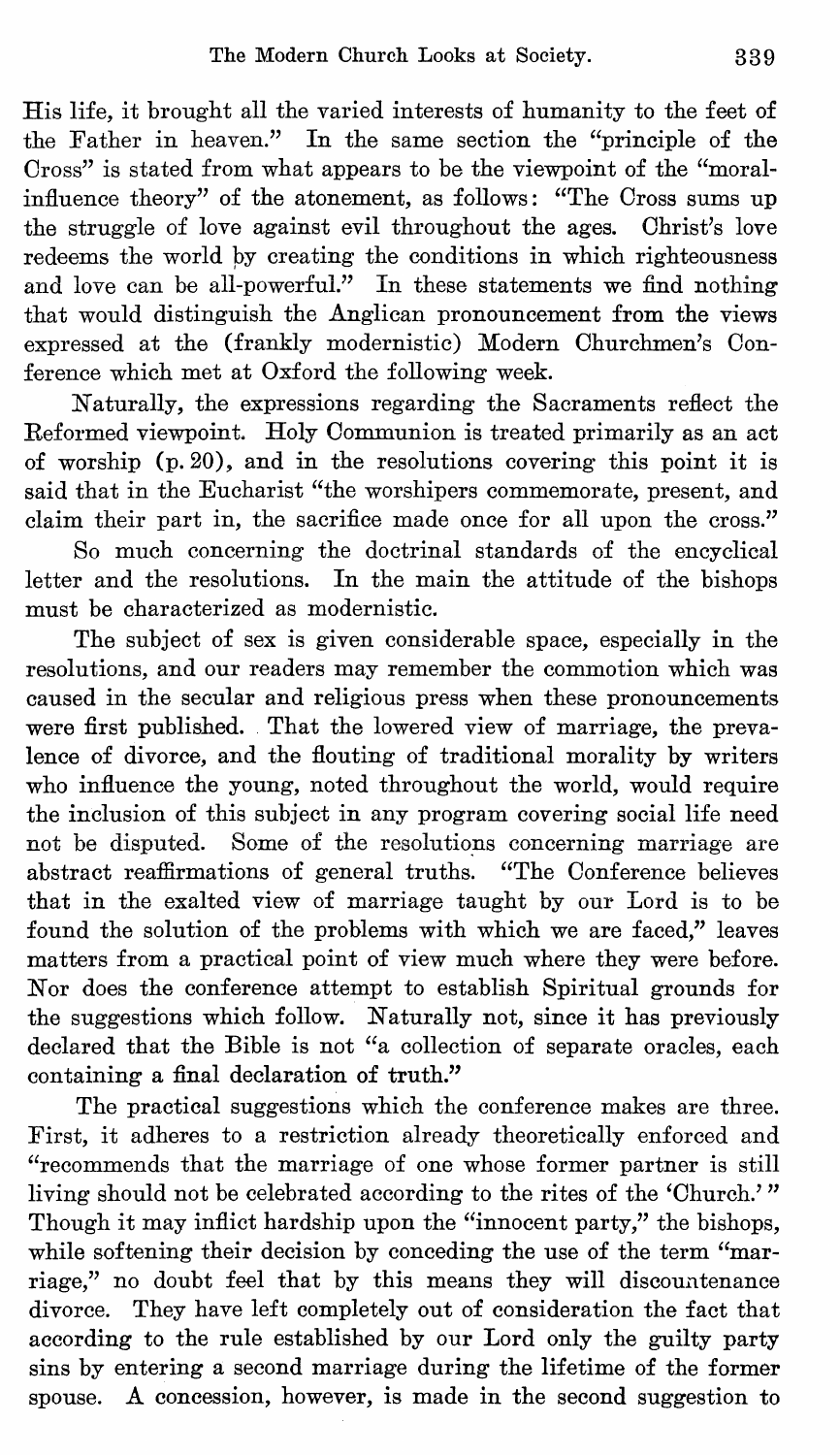the effect that, "where an innocent person has married under civil sanction and desires to receive the Holy Oommunion, it recommends that the case should be referred for consideration to the bishop, subject to provincial regulations." On this resolution the *London Times*  comments editorially August 23: "That resolution can hardly escape criticism. If such a person presents himself for Holy Oommunion, the parish priest is entitled to repel him and to refer the case to the bishop if he be 'an open and notorious evil liver.' But to brand every 'innocent party' who has remarried as 'an open and notorious evil liver' is a step from which it may be hoped even the rigorist would shrink. Again, the proposal to leave the decision to individual bishops seems unwise. Innocent divorced persons who have remarried either ought or ought not to be admitted as communicants; and it is clearly the business of the Ohurch to decide that point authoritatively."

On the difficult subject of birth control the Lambeth Oonference of 1930 has taken an attitude frankly different from that of its predecessors. It contends that, "if our own communion is to give guidance on this problem, it must speak frankly and openly, with a full appreciation of facts and conditions which were not present in the past, but which are due to modern civilization." Therefore the conference decided by a large majority to sanction birth control as permissible "when there is a clearly felt moral obligation to limit or avoid parenthood," but only "on Ohristian principles," not "from motives of mere convenience." The decision in fact is left to the individual conscience. What the majority of the conference evidently desired to do was, on the one hand, to avoid any phrase that might be taken to sanction birth control as a moral practise and, on the other, to abandon the doctrine that every one who practises it must be morally culpable. The resolution on this point, which was carried by 193 votes to 67, has this text:  $-$ 

"Where there is a clearly felt moral obligation to limit or avoid parenthood, the method must be decided on Ohristian principles. The primary and obvious method is complete abstinence from intercourse (as far as may be necessary) in a life of discipline and self-control lived in the power of the Holy Spirit. Nevertheless, in those cases where there is such a clearly felt moral obligation to limit or avoid parenthood, and where there is a morally sound reason for avoiding complete abstinence, the conference agrees that other methods may be used, provided that this is done in the light of the same Ohristian principles. The conference records its strong condemnation of the use of any methods of conception-control from motives of selfishness, luxury, or mere convenience" (p.43).

In the report underlying this resolution the bishops complain that in many quarters Ohristian morality is receiving the treatment frequently accorded to Christian doctrine. It is disowned and even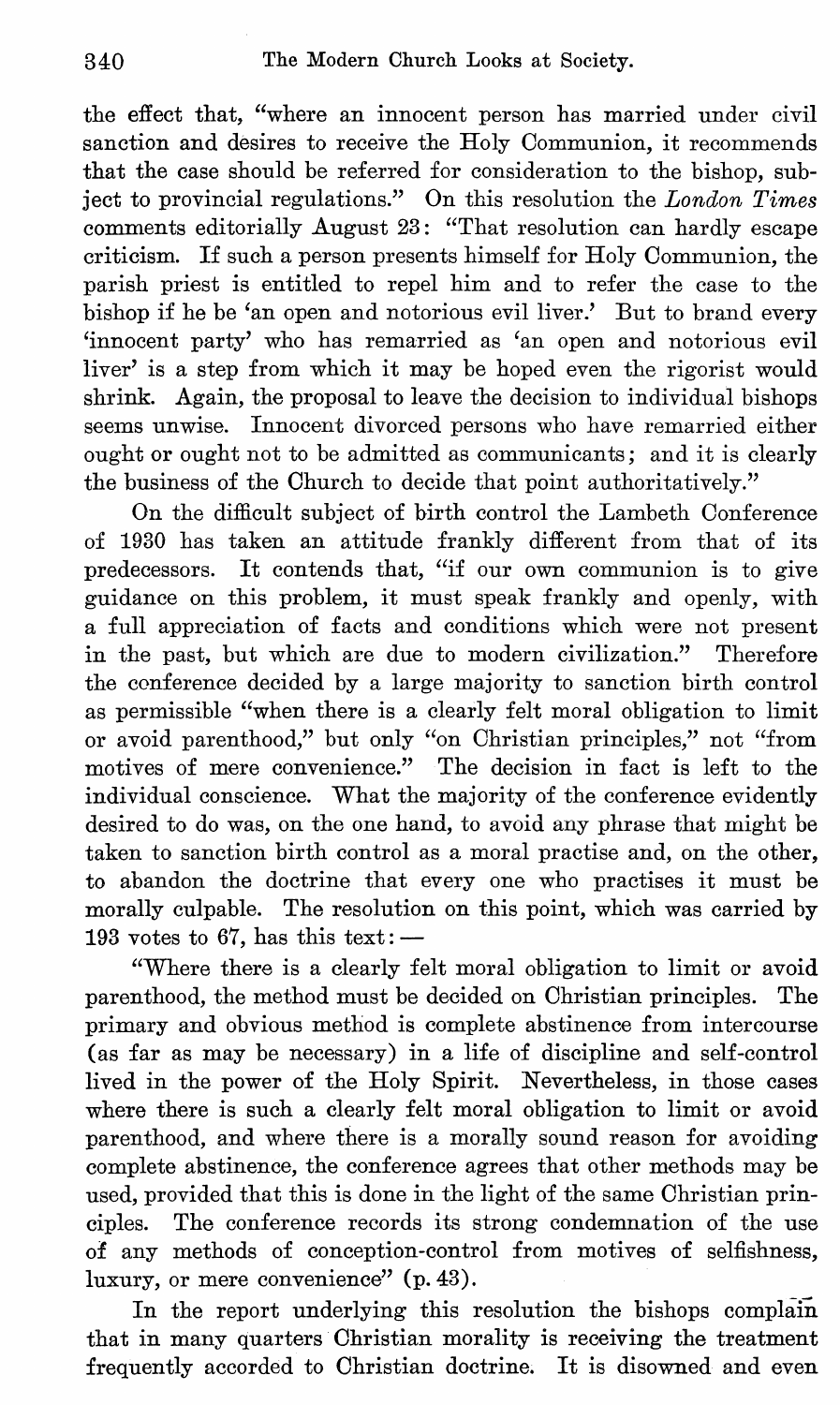repudiated. This attitude is encouraged and extended by the multitudinous stimulants to an exaggerated sex consciousness "which abound in our day and to which the stage, the novel, and the film all make their contribution" (p.86). Accordingly, the Ohurch "has a responsibility for training her children in that attitude to all sexquestions which is at once open and reverent. This should be done as soon as the child begins to ask questions. Shame and secrecy in these matters need not exist for the child. He only learns them if and when he discovers the facts in undesirable ways. No child should be sent to school before his father or mother has forearmed him with the knowledge. Though this parental responsibility is frequently refused, we call upon all our people who have young children to face it, and we acknowledge that they have a right to look to the Ohurch for guidance in their delicate task. This, however, is only the beginning. There is grave need that in schools of all types such instruction should be given as will enable the children, particularly as they approach adolescence, to look at the whole question of sex, whether in plants, animals, or man, in its rightful setting as essentially part of God's unceasing creative activity. Passing to what the committee declares to be one of the most urgent and perplexing problems of our day, the decline of birth-rate in civilized countries, it goes on record as strongly denouncing the practise of abortion, which has as its aim the destruction of life which has already come into being. It is contrary to the law of God and of man. We have reason to know that the sale of drugs designed to procure abortion is large. . . . There is no doubt, however, that the diminution of the birth-rate in modern times by 50 per cent. is mainly due to the knowledge and use of methods which prevent conception. These methods are now widely used in every class of society. There are many who advocate them as the solution of social and personal problems; there are others who condemn them as sinful; there are many who are sorely perplexed as to the legitimacy of their use. We feel therefore bound to give troubled consciences some guidance on this matter." Then follow the considerations which lead to the resolution we have already quoted. In the main, the entire matter is referred to the Ohristian conscience: "Each couple must decide for themselves, as in the sight of God, after the most careful and conscientious thought and, if perplexed in mind, after taking competent advice, both medical and spiritual. In our judgment the question which they should put to themselves is this: Would conception be for any reason wrong? If it would clearly be wrong, and if there is good moral reason why the way of abstinence should not be followed, we cannot condemn the use of scientific methods to prevent conception which are thoughtfully and conscientiously adopted." On this resolution the *London Times*  has the acute remark: "To the superficial observer it may seem to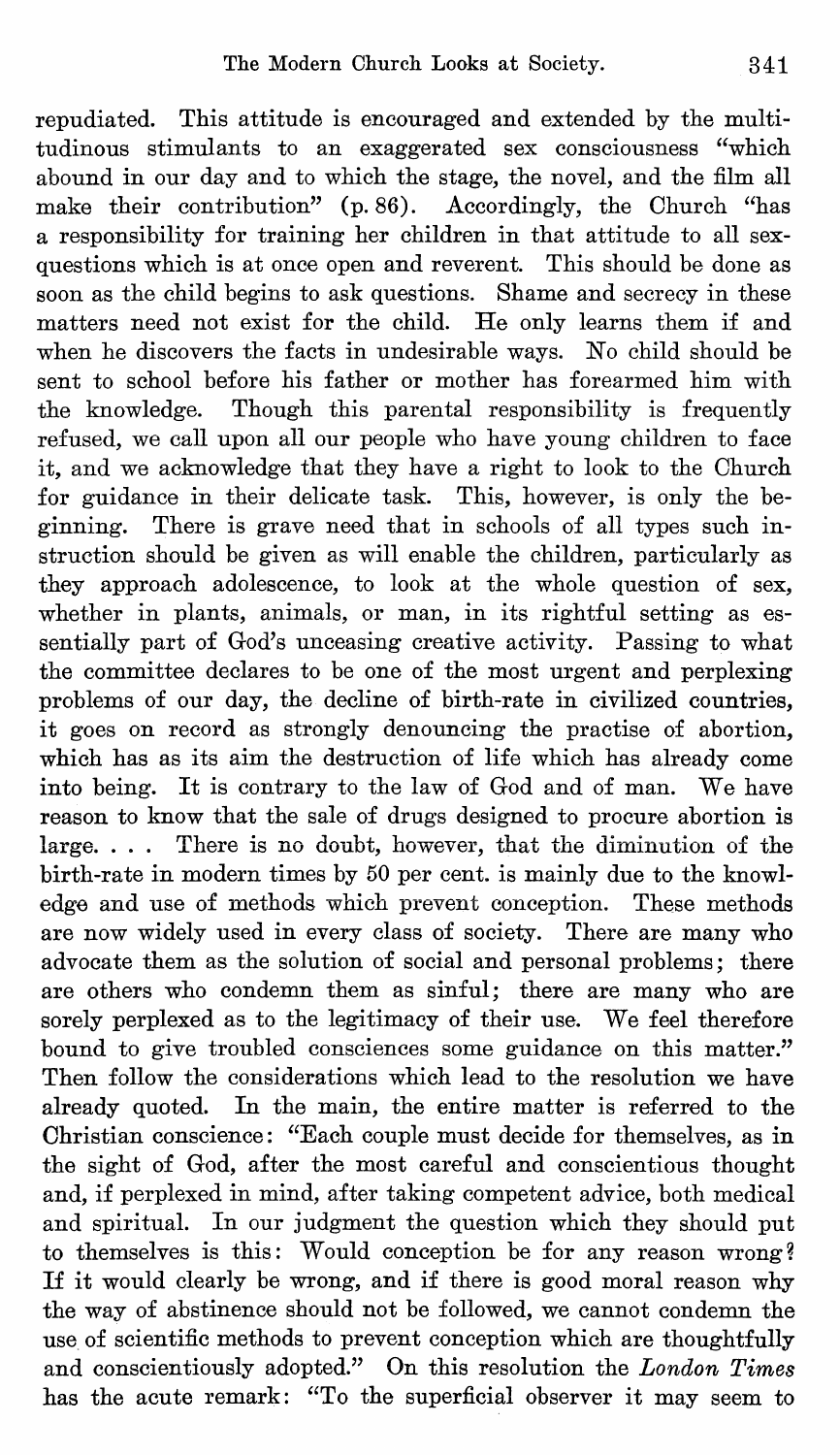lay itself open to the charge of modifying a divine standard in order to accommodate human weakness and thus of falsifying the ideal which it exists to maintain."

A separate section deals with the ministry of women. While insisting on the great importance of "offering to suitably equipped women responsible posts providing full scope for their powers, the conference cannot recommend their admission to any other order of the ministry than that of deaconess." Deaconesses should be understood to dedicate themselves to lifelong service, but no vow or implied promise of celibacy should be required.

Much space is given to the progress of church union, but a reading both of the letter and the resolutions does not reveal anything that goes beyond the traditional insistence of Anglicanism upon the episcopate, while endeavoring to make a brave show of liberality, by urging comity, humility, and good-fellowship to all Ohristian communions. In order to achieve the reunion of Ohristianity, there is required "the humility in which each Ohurch is willing for a change of mind in regard to its customary teaching in one respect or another." And this humility "must lead to a readiness on the part of each Church to admit that in some respects it may have been wrong" (p.112). After thus making a concession which no Ohurch has the right to make, the customary Anglican restrictions on communion are renewed. Even in their treatment of the special problem raised by the situation in South India, the bishops only apparently yield the point of episcopal ordination. In South India, until recent years, the Anglican Ohurch, the Wesleyan Ohurch, and the "South India" Ohurch - itself blended from Presbyterian, Oongregationalist, and Lutheran missions - each occupied its own territory. In 1929 it was resolved that "the uniting churches agree that it is their intention and expectation that eventually every minister exercising a permanent ministry in the united Ohurch will be an episcopally ordained minister." When the issue again arose before the conference of last year, the matter was referred to a strong committee, which perceived a feature of the scheme which changed the whole situation. To quote the committee's words - subsequently endorsed and adopted by the whole conference -: "The united Ohurch in South India will not be a part of the Anglican Oommunion," but "a distinct province of the Universal Ohurch, with a rule and character of its own." This deprived the objections to the scheme of all their points. What might be an unpardonable irregularity within a branch of the Anglican Ohurch might fairly be conceded to a Ohurch "not a part of the Anglican Oommunion." Even if he disapproved of such experiments, the most rigorous of Anglicans would have no complicity in their adoption by a Ohurch outside the Anglican body. To our mind this solves the problem in South India by dissolving it, and it remains to be seen